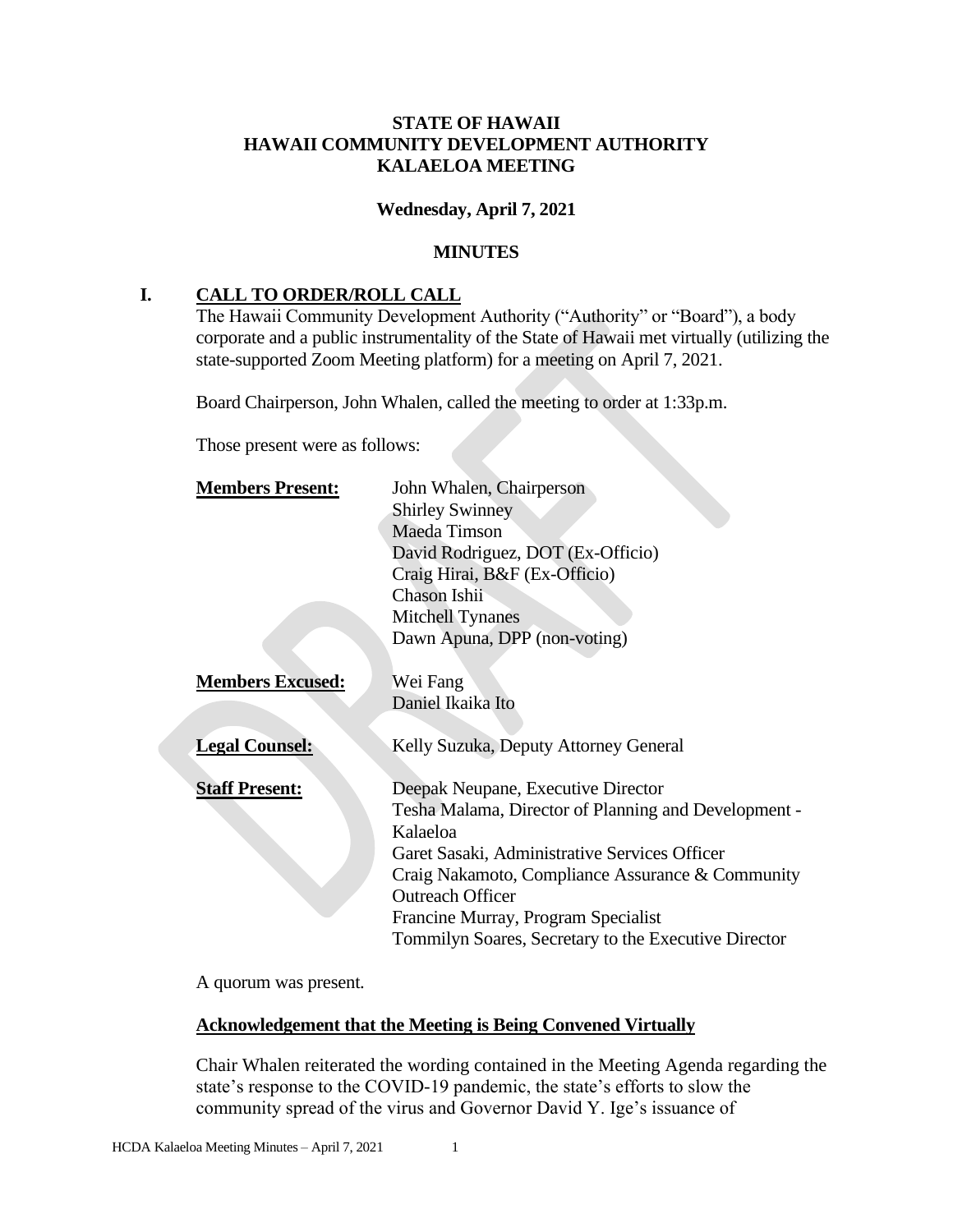Supplementary Emergency Proclamations which suspended Chapter 92 of the Hawaii Revised Statutes to the extent necessary to enable public boards and commissions to conduct business without holding meetings open to the public.

With regard to the foregoing, Chair Whalen reiterated wording contained in the Meeting Agenda noting that HCDA welcomes public attendance via the Zoom link, and HCDA's YouTube Channel contained in the meeting agenda, HCDA also welcomes public comment and public participation via submission of written and or verbal testimony (consistent with the social distancing guidelines and Emergency Proclamation directives in effect).

Chair Whalen stated that individuals from the public who have requested to provide testimony are on standby and will be permitted to speak during the public testimony session of the specific agenda item.

## **II. APPROVAL OF MINUTES**

1. Regular Meeting Minutes of March 03, 2021

The minutes were approved as presented.

### **III. INFORMATION & DISCUSSION**

2. Presentation by Arion Energy LLC on the Kalaeloa Home Lands Solar Project

Mr. Neupane introduced Mr. David Robichaux from Arion Energy. Mr. Robichaux provided the presentation by Arion. He gave a general overview of the following:

- The history and background of Arion Energy LLC.
- A general description of the location of the parcel and the surrounding area, and how it fits in to the rules of the Kalaeloa Community Development District (KCDD).
- Arion's proposed use of the property and the future outcomes of the development.
- Considerations regarding the view plane and beneficiaries of the project.
- An overview of the permit requirements the project will require and how the project will conform to the rules of the KCDD.

Chair Whalen asked Mr. Robichaux whether there are exemptions regarding the permitting requirements due to the fact that the property belongs to the Department of Hawaiian Home Lands (DHHL). Mr. Neupane and Ms. Malama answered that DHHL wishes for this project to go through the permitting process with HCDA. Ms. Malama added that DHHL is having all solar-related projects complete this process.

Member Timson asked what type of fence Arion plans to have surrounding the property. Mr. Robichaux answered that their current plan is to initially have a chain link fence and plant vegetation. As the vegetation grows to an appropriate height they plan to remove the chain link fence with the overall goal being to block the view of what lies within the property.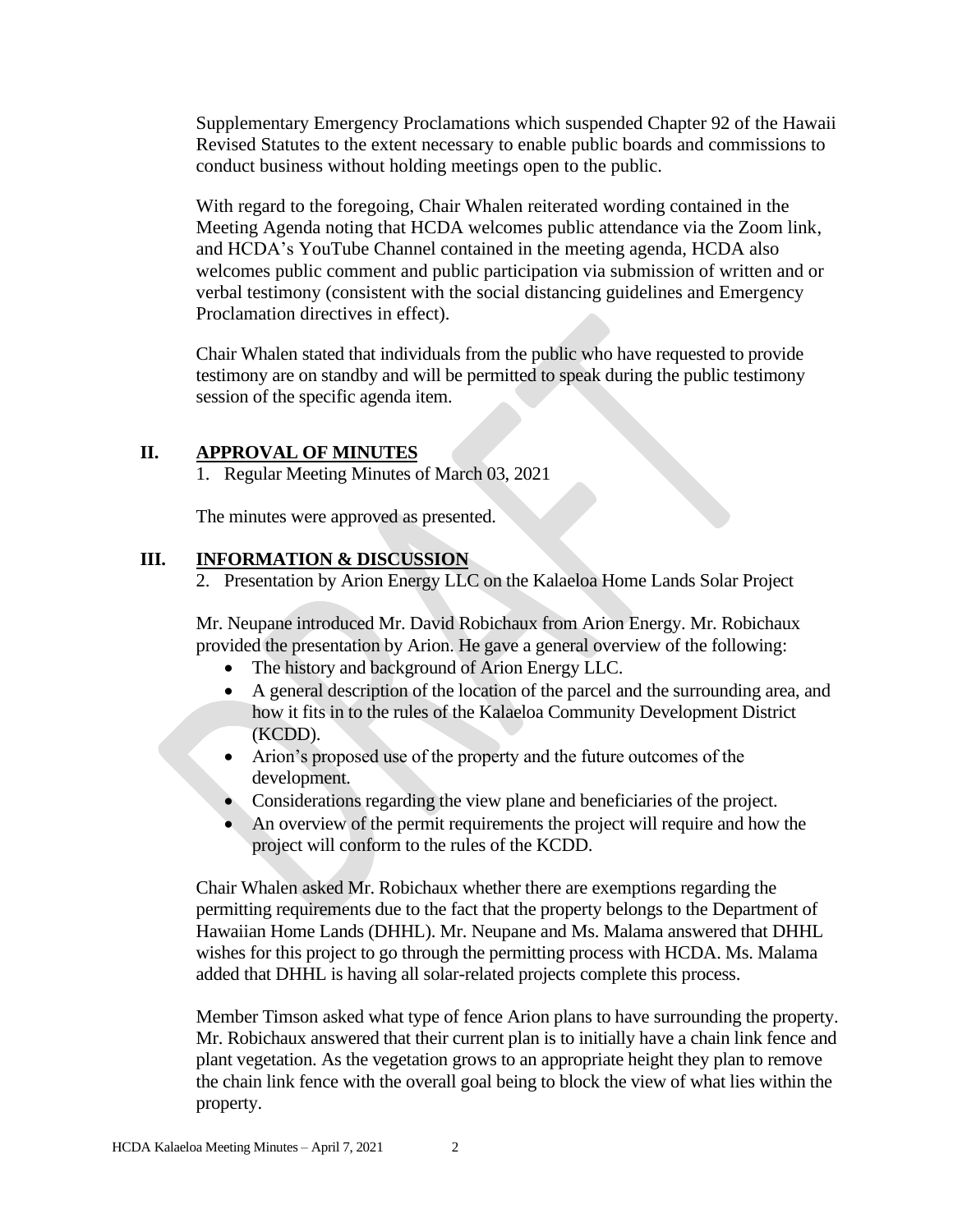Regarding the need for annual allocation from HECO, Member Swinney asked what would happen if Arion were not selected for this allocation. Mr. Robichaux noted that they have received their first allocation. He affirmed his confidence in their ability to receive the additional allocations in the future. Member Swinney asked if Arion would continue with their lease and services even if the allocation were not given. Mr. Robichaux confirmed this to be correct, but again stated his confidence and noted that he would be surprised if they did not receive additional allocation. Mr. Nick Azari, CEO of Arion Energy LLC, commented that Arion stands confident in their ability to get allocation due to HECO's need for renewable energy on the island of Oʻahu.

Member Swinney asked to confirm that there were no archeological sites on the property and that the Hawaii State Historic Preservation Division (SHPD) has approved. Mr. Robichaux confirmed that Arion used a professional archeologist and that SHPD has given them their certification.

#### **Public Testimony**

There was no public testimony provided.

3. Presentation by the Kalaeloa Heritage and Legacy Foundation on its 2020 Annual Report

Member Swinney made a motion to defer discussion this item to a later date. Member Timson seconded.

Chair Whalen conducted a voice vote; the motion passed unanimously.

#### **Public Testimony**

There was no public testimony provided.

4. Presentation by Hunt Companies Hawaii on its Veterans Administration Clinic Project in the Kalaeloa Community Development District

Mr. Steve Colon, President of Hunt, Hawaii Division, opened the presentation. Mr. Colon's portion of the presentation included the following information:

- An overview of the activities Hunt is involved with.
- Announcing their involvement in the development of a new Veterans Affairs (VA) clinic on Parcel 1.
- Hunt's commitment to the upcoming developments and dedication to bettering Kalaeloa.

Mr. Colon then introduced Mr. Thomas Lee, Senior Vice President of Development, to carry out the remainder of the presentation. Mr. Lee's portion of the presentation included the following information:

- Details of the VA Advanced Leeward Outpatient Health Care Access (ALOHA) project.
- A timeline of the project as sanctioned by the VA and how HCDA will be involved in the process.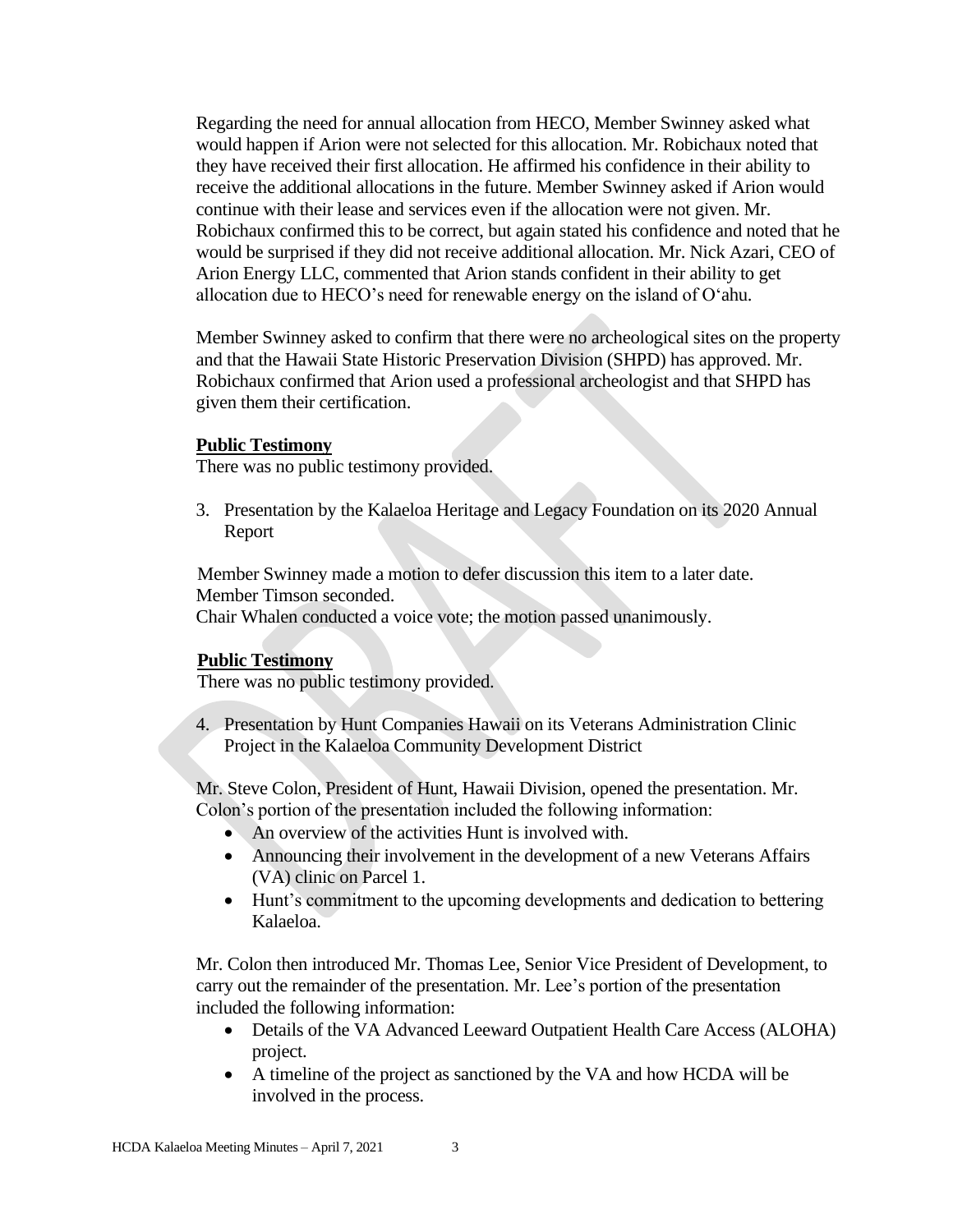- The preparation Hunt has done with HCDA staff prior to getting chosen by the VA to develop this project.
- The next steps for Hunt and HCDA moving forward.

Both Mr. Colon and Mr. Lee emphasized the quick timeline of the project that was given as a requirement by the VA and noted the importance of HCDA's cooperation and support in completing the project in a timely manner.

Member Timson asked Mr. Neupane and Ms. Malama to affirm their commitment and the commitment of HCDA staff to work closely with Hunt in order to stick to the given time constraints. Mr. Neupane confirmed his confidence in himself and HCDA staff to continue to work closely with Hunt to achieve their goals in a timely manner.

Chair Whalen asked if the process can be expedited because it is a federal project and if federal supremacy can be exercised. Mr. Neupane stated his understanding is that the land is owned by Hunt, therefore he is unsure if federal supremacy clause could be used to override the HCDA permitting process. He stated his confidence in the efficiency of the permitting process based on previous instances. Mr. Neupane acknowledged the challenge of the completion of a History Preservation Review by the Hawaii State Historic Preservation Division (SHPD). He noted that the permitting process cannot begin until the completion of this review.

Ms. Malama confirmed that because the property is owned by Hunt and is in fee, the federal supremacy clause would not apply. She then affirmed her confidence in HCDA's ability to work with Hunt to adhere to the necessary timeframe. She noted that HCDA staff has been in communication with SHPD regarding their review. Mr. Neupane confirmed reaching out to SHPD and noted that he previously advised Hunt staff to reach out as well. Chair Whalen asked if the time between the required hearings can be shortened. Mr. Neupane confirmed it could be done if HCDA and Hunt can reach an agreement on a shortened timeframe for that.

Member Timson asked if there were any takeaways from the development of the FBI building in Kalaeloa that can be applied to this development. Mr. Neupane stated that the FBI building was built prior to the Kalaeloa rules were in place, therefore, they were not required to go through the HCDA permitting process. Mr. Lee added the process may be held up due to the design elements that have been prescribed at the Federal level that differ from the HCDA rules in place. He used the example of the VA asking for double the amount of parking spaces than required by HCDA. He noted that it may be more acceptable for certain elements, like parking, to be waived rather than a blanket exemption. Mr. Neupane stated there is a provision in the Rules of Practice and Procedure that would allow an applicant to request waiver from provisions of the rules, which would be granted by the Authority.

Member Swinney asked if the extension of Kamokila Boulevard will be part of the infrastructure of this project. Mr. Lee confirmed this to be correct. Member Swinney asked if it would be one of the first things done on the project. Mr. Lee confirmed this to